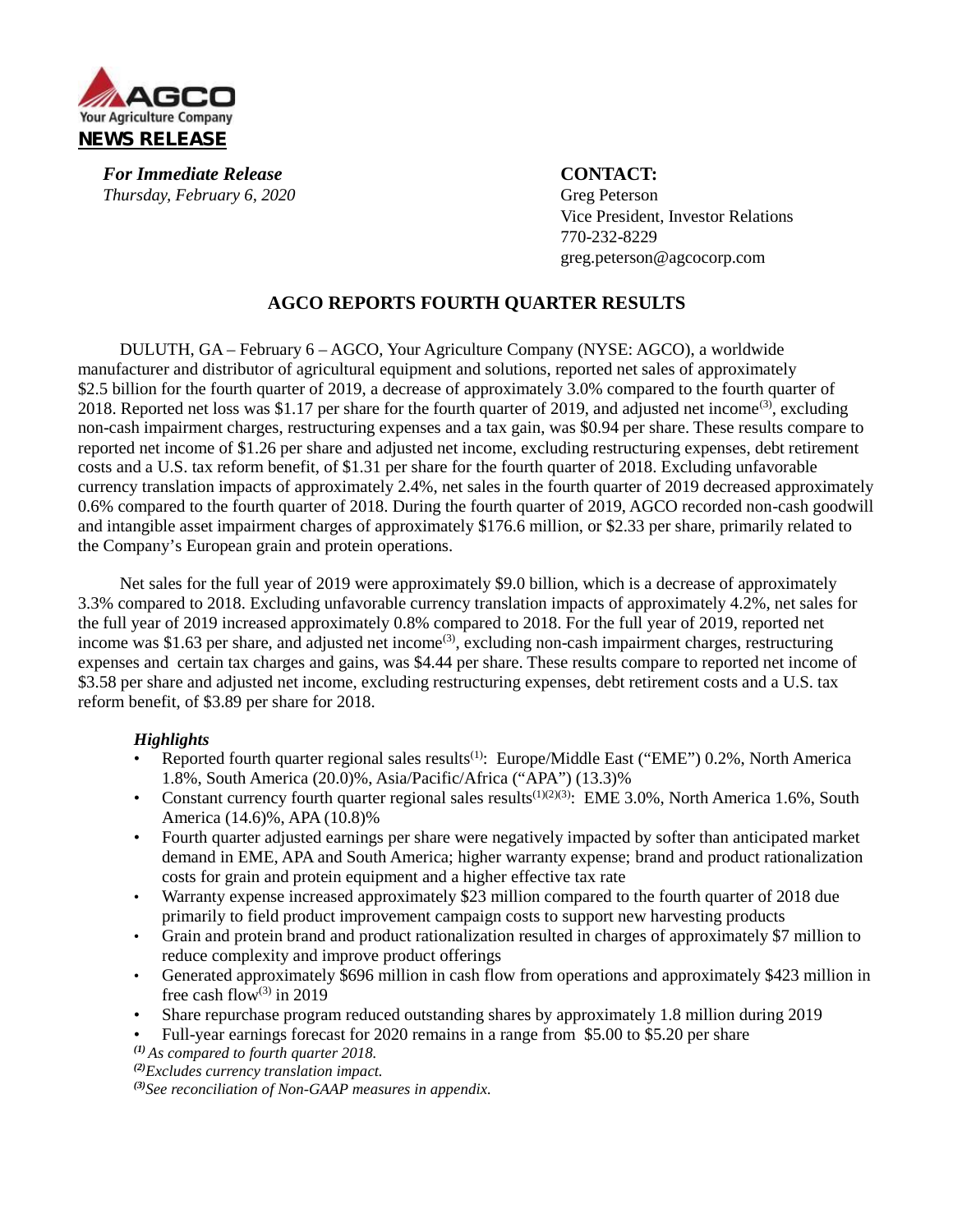"AGCO's fourth quarter results reflect the impact of challenging market conditions, particularly in Europe and South America," stated Martin Richenhagen, AGCO's Chairman, President and Chief Executive Officer. "In addition, our results were impacted by higher than anticipated new product warranty costs as well as charges associated with brand and product rationalizations within our grain and protein business. Despite the lower sales, we made solid progress with our margin improvement efforts and delivered adjusted earnings growth and strong cash flow for the full year. We remain well-positioned to continue investing in premium technology, smart farming solutions and enhanced digital capabilities for our customers in order to improve our global market position. Looking forward to 2020, we are forecasting relatively flat global market demand with further earnings improvement driven by margin development actions targeted in the areas of pricing, purchasing, factory productivity and new product development. As we enter a new decade, I am confident in our industry and AGCO's long-term strategies to deliver growth and improved returns."

## **Market Update**

|                                            |                                  | <b>Industry Unit Retail Sales</b> |
|--------------------------------------------|----------------------------------|-----------------------------------|
|                                            | <b>Tractors</b>                  | Combines                          |
| Year ended December 31, 2019               | Change from<br>Prior Year Period | Change from<br>Prior Year Period  |
| North America <sup>(1)</sup>               | (1)%                             | $(6)$ %                           |
| South America                              | (16)%                            | (5)%                              |
| Western Europe <sup><math>(2)</math></sup> | (2)%                             | (18)%                             |

*(1) Excludes compact tractors.*

*(2) Based on Company estimates.*

"A late harvest and lower crop production in North America were mostly offset by better production in Brazil and the European Union, keeping grain inventories relatively high and pressuring commodity prices during 2019," continued Mr. Richenhagen. "Global industry retail sales of farm equipment in 2019 were lower across AGCO's key markets with fourth quarter industry retail sales significantly lower than the prior year in both Europe and South America. For the full year, industry retail sales were down modestly in North America during 2019 due to a difficult growing season and concerns involving trade. The USDA is projecting 2020 farm income in the U.S. to remain challenged due to low commodity prices and uncertainty with Market Facilitation Program payments. We project North American industry tractor sales to be modestly down in 2020 compared to 2019. In Western Europe, industry demand trended progressively lower throughout 2019 due to the impact of lower wheat and milk prices and higher input costs for dairy producers. Industry sales declines across most of Western Europe were partially offset by growth in France, Finland and Spain. For 2020, EU farm income is expected to be down modestly driven primarily by lower milk prices, partially offset by more normal crop production. Based on these assumptions, we expect sentiment to remain weak and 2020 industry demand to continue to soften modestly across the European markets. Industry sales in Australia and New Zealand were down significantly in 2019 from 2018 levels to due drought conditions and will likely remain down in 2020. Fourth quarter industry retail sales in Brazil did not recover as we expected, resulting in a strong decline for the full year. Industry demand is expected to improve in Brazil in 2020. Brazilian farmers should benefit from a weaker Real and strong crop production, however, uncertainty around export demand and potential changes to the subsidized financing program are likely to temper farmer sentiment. Our long-term global view remains positive. Increasing demand for commodities, driven by the growing world population, rising emerging market protein consumption and biofuel use, are expected to support elevated farm income and healthy conditions in our industry."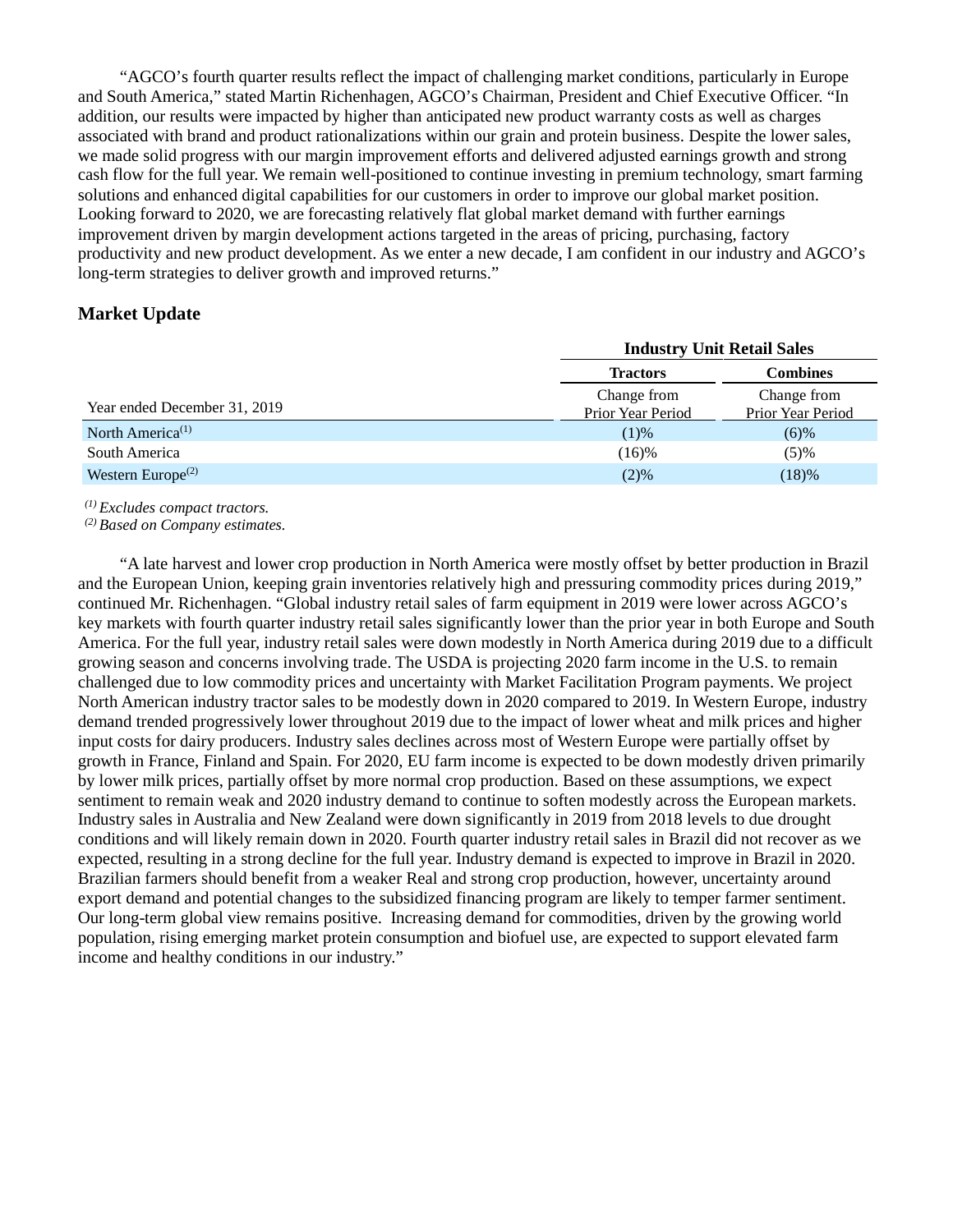## **Regional Results**

## *AGCO Regional Net Sales (in millions)*

| <b>Three Months Ended December 31,</b> |               | 2019         | 2018    | % change<br>from $2018$ | % change from<br>$2018$ due to<br>currency<br>translation <sup><math>(1)</math></sup> | % change<br>excluding<br>currency<br>translation |
|----------------------------------------|---------------|--------------|---------|-------------------------|---------------------------------------------------------------------------------------|--------------------------------------------------|
| North America                          | $\mathbb{S}$  | 540.5 \$     | 531.2   | 1.8%                    | 0.1%                                                                                  | 1.6%                                             |
| South America                          |               | 220.9        | 276.2   | $(20.0)\%$              | (5.4)%                                                                                | $(14.6)\%$                                       |
| <b>EME</b>                             |               | 1,515.3      | 1,511.7 | 0.2%                    | (2.7)%                                                                                | 3.0%                                             |
| APA                                    |               | 236.9        | 273.1   | $(13.3)\%$              | $(2.5)\%$                                                                             | $(10.8)\%$                                       |
| Total                                  |               | $2,513.6$ \$ | 2,592.2 | $(3.0)\%$               | (2.4)%                                                                                | $(0.6)$ %                                        |
|                                        |               |              |         |                         |                                                                                       |                                                  |
| <b>Year Ended December 31,</b>         |               | 2019         | 2018    | % change<br>from $2018$ | % change from<br>$2018$ due to<br>currency<br>translation $(1)$                       | % change<br>excluding<br>currency<br>translation |
| North America                          | $\mathcal{S}$ | $2,191.8$ \$ | 2,180.1 | 0.5%                    | (0.4)%                                                                                | 0.9%                                             |
| South America                          |               | 802.2        | 959.0   | $(16.4)\%$              | (5.2)%                                                                                | $(11.1)\%$                                       |
| <b>EME</b>                             |               | 5,328.8      | 5,385.1 | $(1.0)\%$               | (5.5)%                                                                                | 4.4%                                             |
| APA                                    |               | 718.6        | 827.8   | $(13.2)\%$              | $(4.3)\%$                                                                             | (8.9)%                                           |

(1) See Footnotes for additional disclosures

#### *North America*

Net sales in the North American region increased 0.9% for the full year of 2019 compared to 2018, excluding the negative impact of currency translation. Increased sales of compact tractors, combines and parts were mostly offset by lower sales of protein production equipment and utility tractors. Income from operations for the full year of 2019 improved approximately \$18.5 million compared to 2018. The benefit of improved pricing and cost control initiatives contributed to operating margin improvement.

### *South America*

AGCO's South American net sales decreased 11.1% for the full year of 2019 compared to 2018, excluding the impact of unfavorable currency translation. The loss from operations increased approximately \$29.3 million for the full year of 2019 compared to 2018. The South America results reflect low levels of industry demand and company production, as well as unfavorable cost impacts of newer product technology into our Brazilian factories.

#### *Europe/Middle East*

AGCO's Europe/Middle East net sales increased 4.4% in the full year of 2019 compared to 2018, excluding unfavorable currency translation impacts. Sales growth in France, Germany and Italy was partially offset by declines in the United Kingdom and Eastern Europe. Income from operations increased approximately \$37.1 million for the full year of 2019 compared to 2018, due to the benefit of higher sales and margin improvement resulting from pricing, improved factory productivity and a favorable sales mix.

### *Asia/Pacific/Africa*

Asia/Pacific/Africa net sales decreased 8.9%, excluding the negative impact of currency translation, in the full year of 2019 compared to 2018. Lower sales in China, South East Asia and Africa accounted for most of the decline. Income from operations dropped approximately \$6.2 million for the full year of 2019 compared to 2018, due to lower sales and production.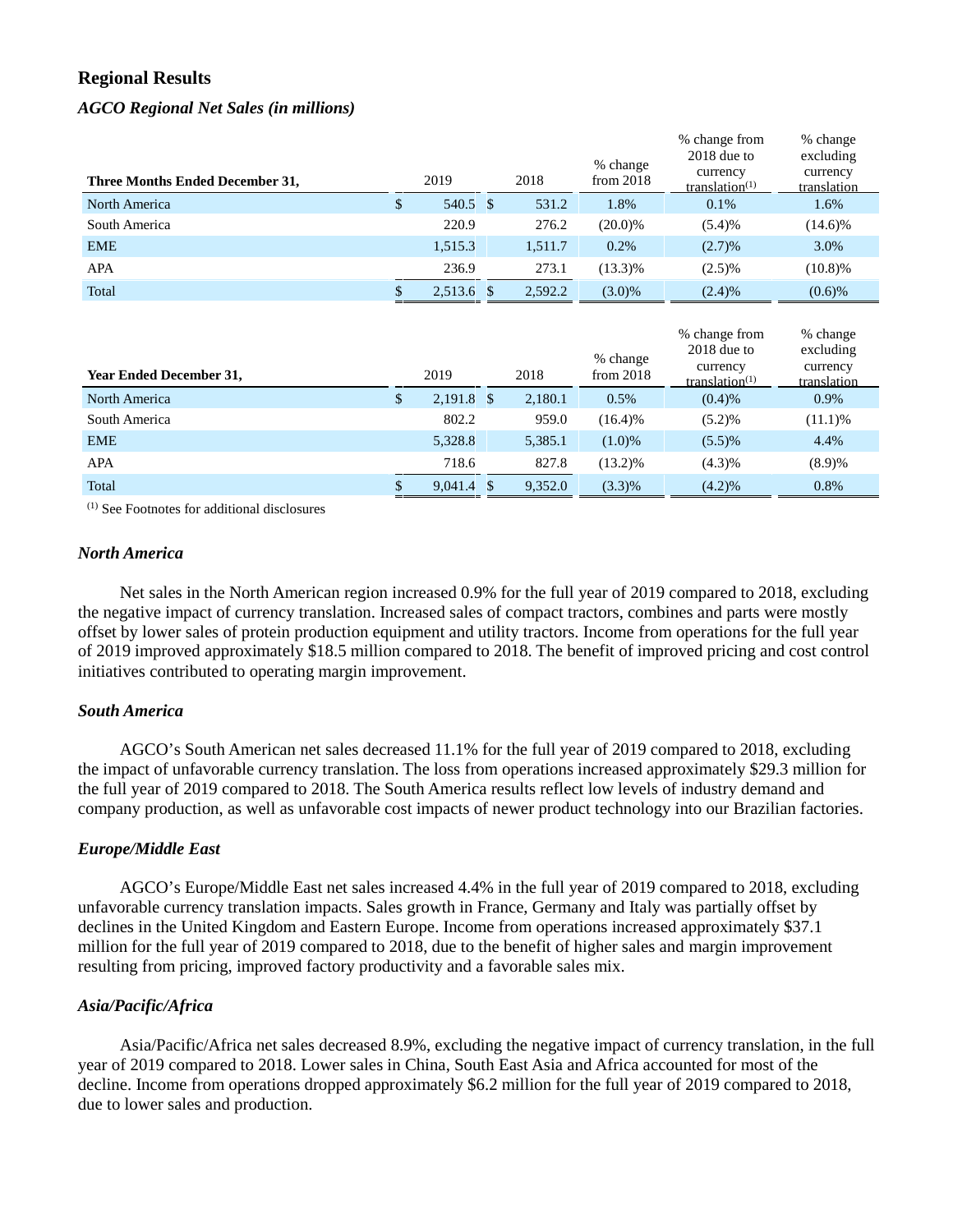## **Outlook**

AGCO's net sales for 2020 are expected to reach approximately \$9.2 billion reflecting improved sales volumes and positive pricing. Gross and operating margins are expected to improve from 2019 levels, reflecting the positive impact of pricing and cost reduction efforts. Based on these assumptions, 2020 earnings per share is targeted in a range from \$5.00 to \$5.20.

\* \* \* \* \*

AGCO will host a conference call with respect to this earnings announcement at 10:00 a.m. Eastern Time on Thursday, February 6<sup>th</sup>. The Company will refer to slides on its conference call. Interested persons can access the conference call and slide presentation via AGCO's website at www.agcocorp.com in the"Events" section on the "Company/Investors" page of our website. A replay of the conference call will be available approximately two hours after the conclusion of the conference call for twelve months following the call. A copy of this press release will be available on AGCO's website for at least twelve months following the call.

\* \* \* \* \*

## **Safe Harbor Statement**

Statements that are not historical facts, including the projections of earnings per share, sales, industry demand, market conditions, commodity prices, currency translation, farm income levels, margin levels, investments in product and technology development, new product introductions, restructuring and other cost reduction initiatives, production volumes, tax rates and general economic conditions, are forward-looking and subject to risks that could cause actual results to differ materially from those suggested by the statements. The following are among the factors that could cause actual results to differ materially from the results discussed in or implied by the forward-looking statements.

- Our financial results depend entirely upon the agricultural industry, and factors that adversely affect the agricultural industry generally, including declines in the general economy, adverse weather, tariffs, increases in farm input costs, lower commodity prices, lower farm income and changes in the availability of credit for our retail customers, will adversely affect us.
- A majority of our sales and manufacturing take place outside the United States, and, many of our sales involve products that are manufactured in one country and sold in a different country, and as a result, we are exposed to risks related to foreign laws, taxes and tariffs, trade restrictions, economic conditions, labor supply and relations, political conditions and governmental policies. These risks may delay or reduce our realization of value from our international operations. Among these risks are the uncertain consequences of Brexit, Russian sanctions and tariffs imposed on exports to and imports from China.
- Most retail sales of the products that we manufacture are financed, either by our joint ventures with Rabobank or by a bank or other private lender. Our joint ventures with Rabobank, which are controlled by Rabobank and are dependent upon Rabobank for financing as well, finance over 50% of the retail sales of our tractors and combines in the markets where the joint ventures operate. Any difficulty by Rabobank to continue to provide that financing, or any business decision by Rabobank as the controlling member not to fund the business or particular aspects of it (for example, a particular country or region), would require the joint ventures to find other sources of financing (which may be difficult to obtain), or us to find another source of retail financing for our customers, or our customers would be required to utilize other retail financing providers. As a result of the recent economic downturn, financing for capital equipment purchases generally has become more difficult in certain regions and in some cases, can be expensive to obtain. To the extent that financing is not available or available only at unattractive prices, our sales would be negatively impacted.
- Both AGCO and our finance joint ventures have substantial accounts receivable from dealers and end customers, and we would be adversely impacted if the collectability of these receivables was not consistent with historical experience; this collectability is dependent upon the financial strength of the farm industry, which in turn is dependent upon the general economy and commodity prices, as well as several of the other factors listed in this section.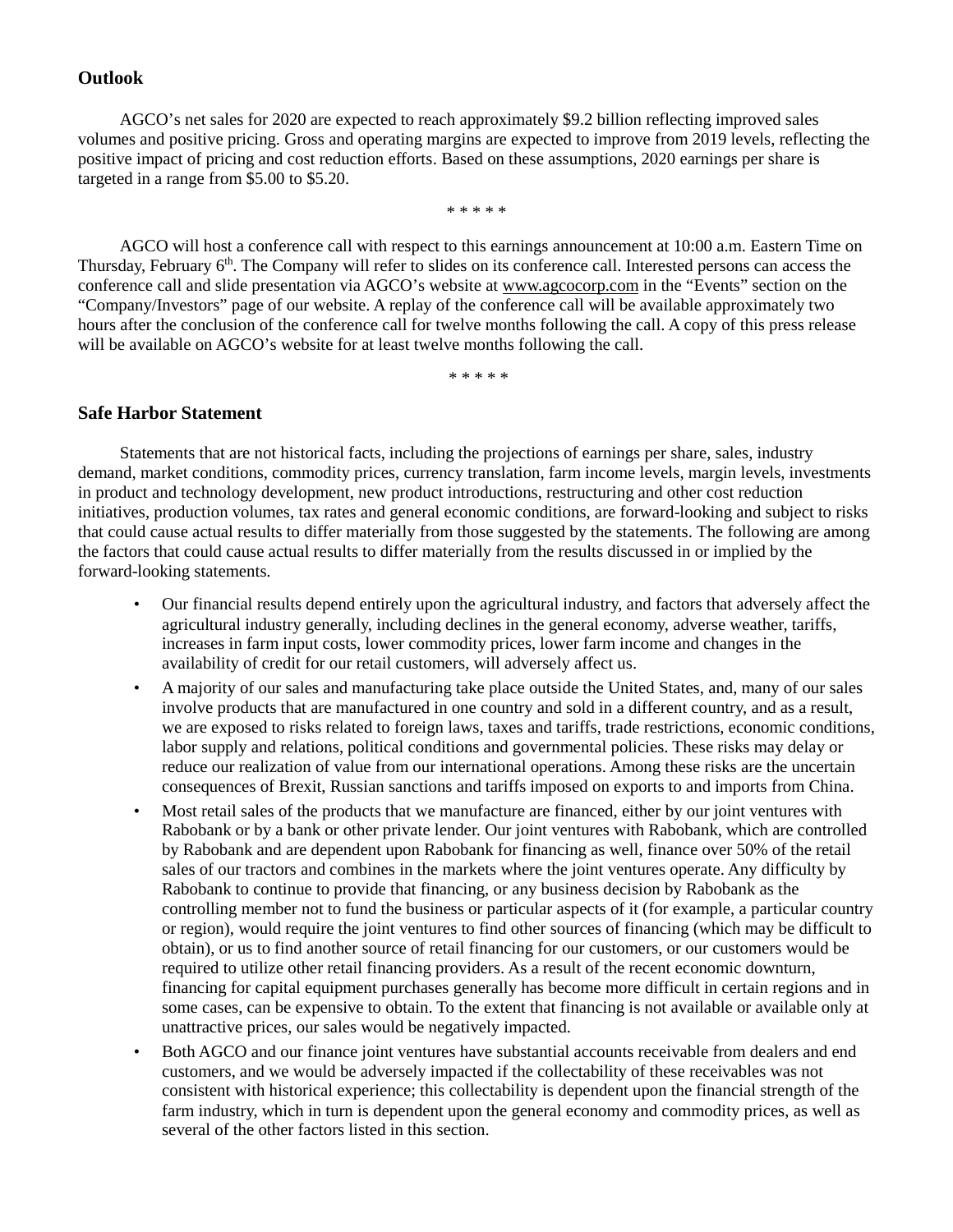- We have experienced substantial and sustained volatility with respect to currency exchange rate and interest rate changes, which can adversely affect our reported results of operations and the competitiveness of our products.
- Our success depends on the introduction of new products, particularly engines that comply with emission requirements, which requires substantial expenditures.
- Our production levels and capacity constraints at our facilities, including those resulting from plant expansions and systems upgrades at our manufacturing facilities, could adversely affect our results.
- Our expansion plans in emerging markets, including establishing a greater manufacturing and marketing presence and growing our use of component suppliers, could entail significant risks.
- Our business increasingly is subject to regulations relating to privacy and data protection, and if we violate any of those regulations or otherwise are the victim of a cyber attack, we could incur significant losses and liability.
- We depend on suppliers for components, parts and raw materials for our products, and any failure by our suppliers to provide products as needed, or by us to promptly address supplier issues, will adversely impact our ability to timely and efficiently manufacture and sell products. It remains unclear, how, if at all, the recent outbreak of the coronavirus will impact the agricultural industry, our suppliers, or our global operations.
- We are subject to raw material price fluctuations, which can adversely affect our manufacturing costs.
- We face significant competition, and if we are unable to compete successfully against other agricultural equipment manufacturers, we would lose customers and our net sales and profitability would decline.
- We have a substantial amount of indebtedness, and, as a result, we are subject to certain restrictive covenants and payment obligations that may adversely affect our ability to operate and expand our business.

Further information concerning these and other factors is included in AGCO's filings with the Securities and Exchange Commission, including its Form 10-K for the year ended December 31, 2018 and subsequent Form 10- Qs. AGCO disclaims any obligation to update any forward-looking statements except as required by law.

\* \* \* \* \*

## **About AGCO**

AGCO (NYSE: AGCO) is a global leader in the design, manufacture and distribution of agricultural solutions and delivers high-tech solutions for farmers feeding the world through its full line of equipment and related services. AGCO products are sold through five core brands, Challenger®, Fendt®, GSI®, Massey Ferguson® and Valtra®, supported by Fuse® smart farming solutions. Founded in 1990 and headquartered in Duluth, Georgia, USA, AGCO had net sales of \$9.0 billion in 2019. For more information, visit http://www.AGCOcorp.com. For company news, information and events, please follow us on Twitter: @AGCOCorp. For financial news on Twitter, please follow the hashtag #AGCOIR.

# # # # #

Please visit our website at www.agcocorp.com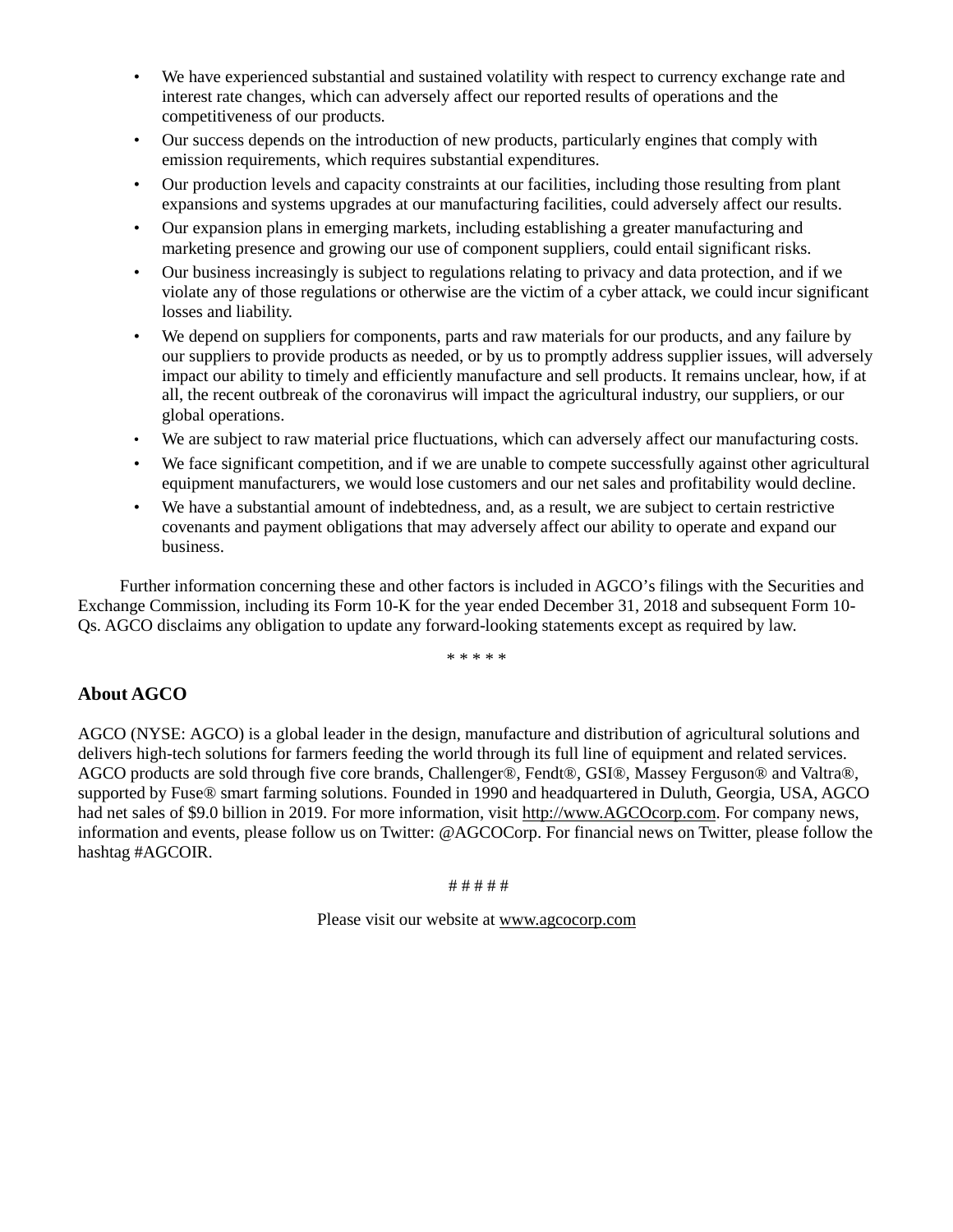## AGCO CORPORATION AND SUBSIDIARIES CONDENSED CONSOLIDATED BALANCE SHEETS (unaudited and in millions)

|                                                              |                           | December 31, 2019 | December 31, 2018 |
|--------------------------------------------------------------|---------------------------|-------------------|-------------------|
| <b>ASSETS</b>                                                |                           |                   |                   |
| <b>Current Assets:</b>                                       |                           |                   |                   |
| Cash and cash equivalents                                    | $\$$                      | 432.8 \$          | 326.1             |
| Accounts and notes receivable, net                           |                           | 800.5             | 880.3             |
| Inventories, net                                             |                           | 2,078.7           | 1,908.7           |
| Other current assets                                         |                           | 417.1             | 422.3             |
| Total current assets                                         |                           | 3,729.1           | 3,537.4           |
| Property, plant and equipment, net                           |                           | 1,416.3           | 1,373.1           |
| Right-of-use lease assets                                    |                           | 187.3             |                   |
| Investment in affiliates                                     |                           | 380.2             | 400.0             |
| Deferred tax assets                                          |                           | 93.8              | 104.9             |
| Other assets                                                 |                           | 153.0             | 142.4             |
| Intangible assets, net                                       |                           | 501.7             | 573.1             |
| Goodwill                                                     |                           | 1,298.3           | 1,495.5           |
| Total assets                                                 | $\boldsymbol{\mathsf{S}}$ | 7,759.7 \$        | 7,626.4           |
| LIABILITIES AND STOCKHOLDERS' EQUITY                         |                           |                   |                   |
| <b>Current Liabilities:</b>                                  |                           |                   |                   |
| Current portion of long-term debt                            | $\$$                      | 2.9 <sup>°</sup>  | 72.6              |
| Short-term borrowings                                        |                           | 150.5             | 138.0             |
| Accounts payable                                             |                           | 914.8             | 865.9             |
| Accrued expenses                                             |                           | 1,654.2           | 1,522.4           |
| Other current liabilities                                    |                           | 162.1             | 167.8             |
| Total current liabilities                                    |                           | 2,884.5           | 2,766.7           |
| Long-term debt, less current portion and debt issuance costs |                           | 1,191.8           | 1,275.3           |
| Operating lease liabilities                                  |                           | 148.6             |                   |
| Pension and postretirement health care benefits              |                           | 232.1             | 223.2             |
| Deferred tax liabilities                                     |                           | 107.0             | 116.3             |
| Other noncurrent liabilities                                 |                           | 288.7             | 251.4             |
| <b>Total liabilities</b>                                     |                           | 4,852.7           | 4,632.9           |
| Stockholders' Equity:                                        |                           |                   |                   |
| AGCO Corporation stockholders' equity:                       |                           |                   |                   |
| Common stock                                                 |                           | 0.8               | 0.8               |
| Additional paid-in capital                                   |                           | 4.7               | 10.2              |
| Retained earnings                                            |                           | 4,443.5           | 4,477.3           |
| Accumulated other comprehensive loss                         |                           | (1, 595.2)        | (1,555.4)         |
| Total AGCO Corporation stockholders' equity                  |                           | 2,853.8           | 2,932.9           |
| Noncontrolling interests                                     |                           | 53.2              | 60.6              |
| Total stockholders' equity                                   |                           | 2,907.0           | 2,993.5           |
| Total liabilities and stockholders' equity                   | $\$$                      | 7,759.7 \$        | 7,626.4           |
|                                                              |                           |                   |                   |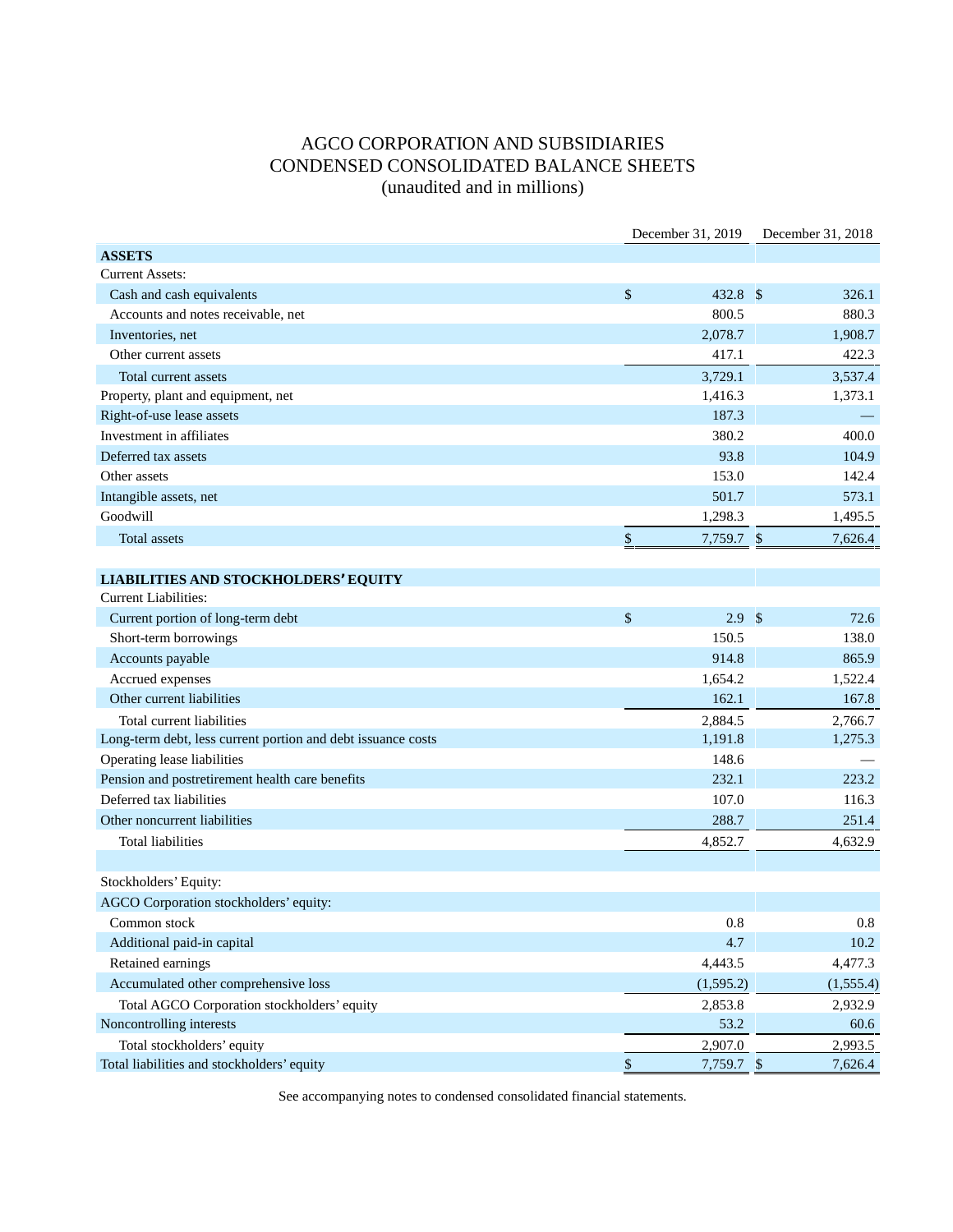# AGCO CORPORATION AND SUBSIDIARIES CONDENSED CONSOLIDATED STATEMENTS OF OPERATIONS

| (unaudited and in millions, except per share data) |
|----------------------------------------------------|
|----------------------------------------------------|

|                                                                                       |                          |              | Three Months Ended December 31, |
|---------------------------------------------------------------------------------------|--------------------------|--------------|---------------------------------|
|                                                                                       |                          | 2019         | 2018                            |
| Net sales                                                                             | \$                       | $2,513.6$ \$ | 2,592.2                         |
| Cost of goods sold                                                                    |                          | 2,000.1      | 2,053.5                         |
| Gross profit                                                                          |                          | 513.5        | 538.7                           |
| Selling, general and administrative expenses                                          |                          | 272.4        | 272.5                           |
| Engineering expenses                                                                  |                          | 89.1         | 88.0                            |
| Impairment charges                                                                    |                          | 176.6        |                                 |
| Amortization of intangibles                                                           |                          | 15.5         | 15.5                            |
| Restructuring expenses                                                                |                          | 6.0          | 1.9                             |
| Bad debt expense                                                                      |                          | 3.7          | 1.7                             |
| (Loss) income from operations                                                         |                          | (49.8)       | 159.1                           |
| Interest expense, net                                                                 |                          | 4.0          | 15.3                            |
| Other expense, net                                                                    |                          | 20.1         | 17.1                            |
| (Loss) income before income taxes and equity in net earnings of affiliates            |                          | (73.9)       | 126.7                           |
| Income tax provision                                                                  |                          | 25.0         | 37.1                            |
| (Loss) income before equity in net earnings of affiliates                             |                          | (98.9)       | 89.6                            |
| Equity in net earnings of affiliates                                                  |                          | 9.3          | 8.0                             |
| Net (loss) income                                                                     |                          | (89.6)       | 97.6                            |
| Net loss attributable to noncontrolling interests                                     |                          | 1.3          | 1.1                             |
| Net (loss) income attributable to AGCO Corporation and subsidiaries                   | \$                       | $(88.3)$ \$  | 98.7                            |
| Net (loss) income per common share attributable to AGCO Corporation and subsidiaries: |                          |              |                                 |
| <b>Basic</b>                                                                          | \$                       | $(1.17)$ \$  | 1.28                            |
| Diluted                                                                               | $\overline{\mathcal{E}}$ | $(1.17)$ \$  | 1.26                            |
| Cash dividends declared and paid per common share                                     | $\mathcal{S}$            | $0.16$ \$    | 0.15                            |
| Weighted average number of common and common equivalent shares outstanding:           |                          |              |                                 |
| <b>Basic</b>                                                                          |                          | 75.6         | 77.4                            |
| Diluted                                                                               |                          | 75.6         | 78.6                            |
|                                                                                       |                          |              |                                 |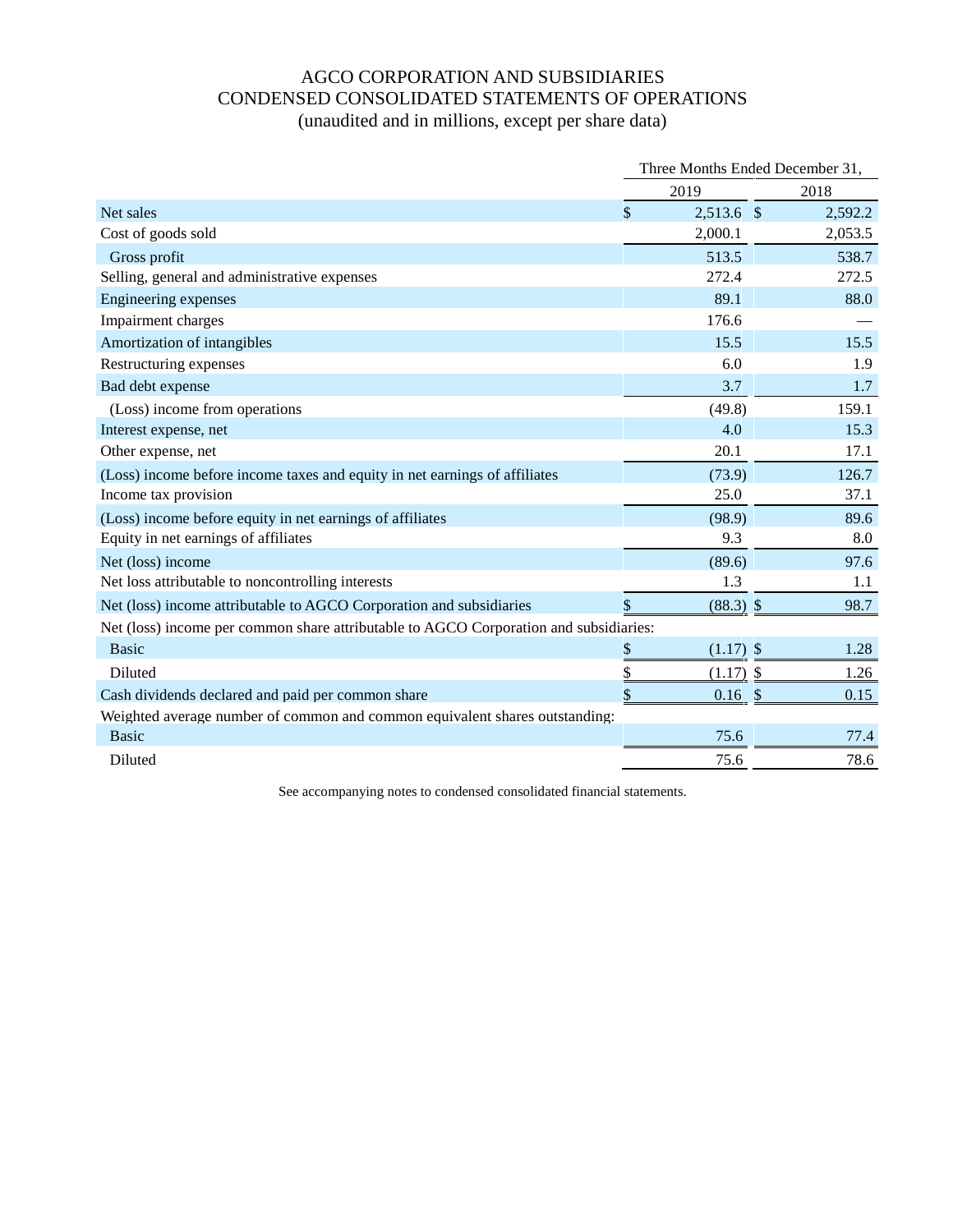# AGCO CORPORATION AND SUBSIDIARIES CONDENSED CONSOLIDATED STATEMENTS OF OPERATIONS

(unaudited and in millions, except per share data)

|                                                                                |                        | Years Ended December 31, |
|--------------------------------------------------------------------------------|------------------------|--------------------------|
|                                                                                | 2019                   | 2018                     |
| Net sales                                                                      | \$<br>9,041.4 \$       | 9,352.0                  |
| Cost of goods sold                                                             | 7,057.1                | 7,355.3                  |
| Gross profit                                                                   | 1,984.3                | 1,996.7                  |
| Selling, general and administrative expenses                                   | 1,040.3                | 1,069.4                  |
| Engineering expenses                                                           | 343.4                  | 355.2                    |
| Impairment charges                                                             | 176.6                  |                          |
| Amortization of intangibles                                                    | 61.1                   | 64.7                     |
| Restructuring expenses                                                         | 9.0                    | 12.0                     |
| Bad debt expense                                                               | 5.8                    | 6.4                      |
| Income from operations                                                         | 348.1                  | 489.0                    |
| Interest expense, net                                                          | 19.9                   | 53.8                     |
| Other expense, net                                                             | 67.1                   | 74.9                     |
| Income before income taxes and equity in net earnings of affiliates            | 261.1                  | 360.3                    |
| Income tax provision                                                           | 180.8                  | 110.9                    |
| Income before equity in net earnings of affiliates                             | 80.3                   | 249.4                    |
| Equity in net earnings of affiliates                                           | 42.5                   | 34.3                     |
| Net income                                                                     | 122.8                  | 283.7                    |
| Net loss attributable to noncontrolling interests                              | 2.4                    | 1.8                      |
| Net income attributable to AGCO Corporation and subsidiaries                   | \$<br>$125.2 \text{ }$ | 285.5                    |
| Net income per common share attributable to AGCO Corporation and subsidiaries: |                        |                          |
| <b>Basic</b>                                                                   | \$<br>$1.64$ \$        | 3.62                     |
| <b>Diluted</b>                                                                 | \$<br>$1.63$ \$        | 3.58                     |
| Cash dividends declared and paid per common share                              | \$<br>$0.63$ \$        | 0.60                     |
| Weighted average number of common and common equivalent shares outstanding:    |                        |                          |
| <b>Basic</b>                                                                   | 76.2                   | 78.8                     |
| Diluted                                                                        | 77.0                   | 79.7                     |
|                                                                                |                        |                          |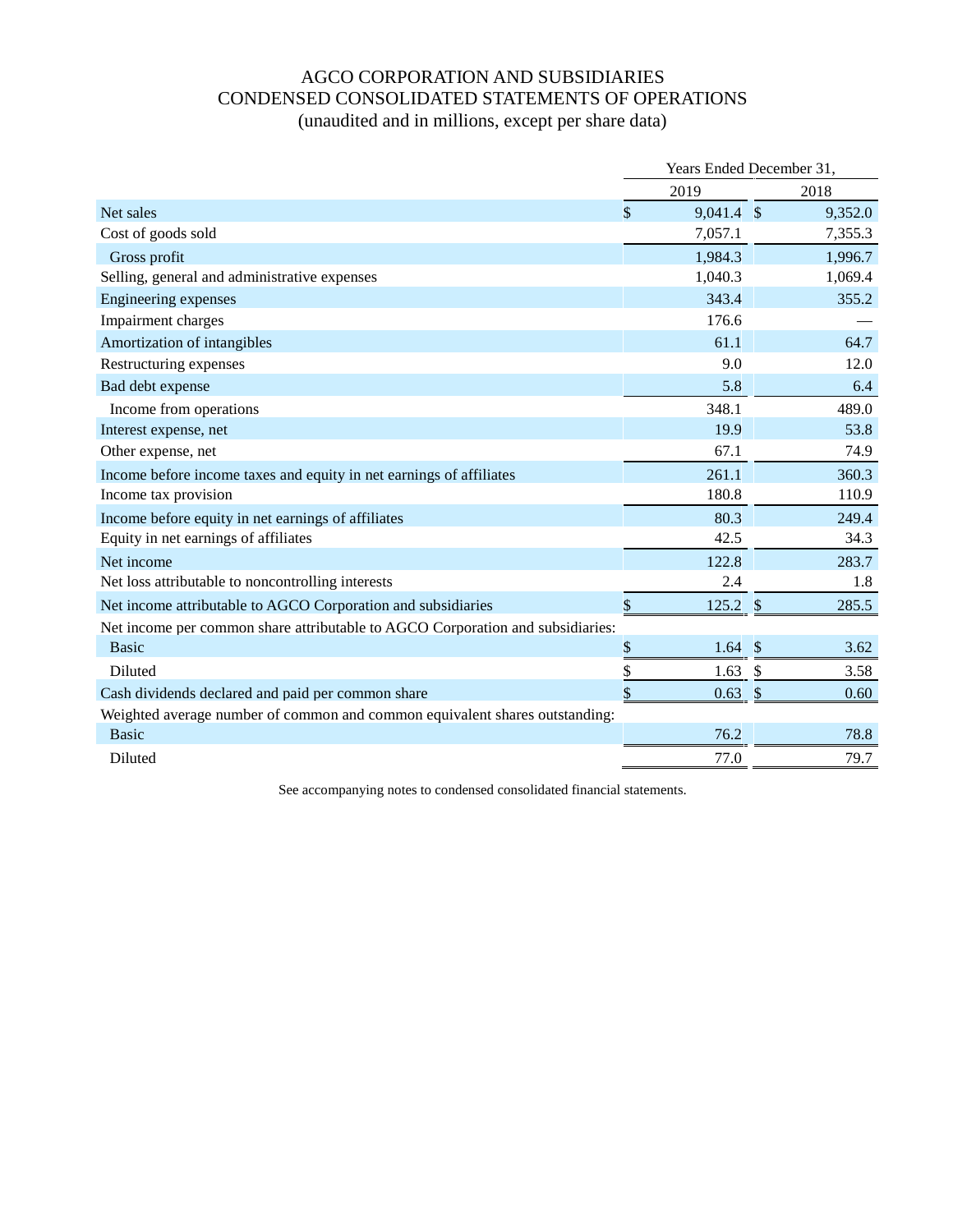# AGCO CORPORATION AND SUBSIDIARIES CONDENSED CONSOLIDATED STATEMENTS OF CASH FLOWS

(unaudited and in millions)

|                                                                                   | Years Ended December 31, |            |  |         |
|-----------------------------------------------------------------------------------|--------------------------|------------|--|---------|
|                                                                                   |                          | 2019       |  | 2018    |
| Cash flows from operating activities:                                             |                          |            |  |         |
| Net income                                                                        | \$                       | $122.8$ \$ |  | 283.7   |
| Adjustments to reconcile net income to net cash provided by operating activities: |                          |            |  |         |
| Depreciation                                                                      |                          | 210.9      |  | 225.2   |
| Impairment charges                                                                |                          | 176.6      |  |         |
| Amortization of intangibles                                                       |                          | 61.1       |  | 64.7    |
| Stock compensation expense                                                        |                          | 41.3       |  | 46.3    |
| Equity in net earnings of affiliates, net of cash received                        |                          |            |  | (3.2)   |
| Deferred income tax provision (benefit)                                           |                          | 15.1       |  | (14.7)  |
| Loss on extinguishment of debt                                                    |                          |            |  | 24.5    |
| Other                                                                             |                          | 6.9        |  | 2.6     |
| Changes in operating assets and liabilities:                                      |                          |            |  |         |
| Accounts and notes receivable, net                                                |                          | 63.8       |  | 63.3    |
| Inventories, net                                                                  |                          | (216.3)    |  | (214.3) |
| Other current and noncurrent assets                                               |                          | (14.4)     |  | (85.6)  |
| Accounts payable                                                                  |                          | 35.7       |  | (24.3)  |
| Accrued expenses                                                                  |                          | 114.5      |  | 161.3   |
| Other current and noncurrent liabilities                                          |                          | 77.9       |  | 66.4    |
| Total adjustments                                                                 |                          | 573.1      |  | 312.2   |
| Net cash provided by operating activities                                         |                          | 695.9      |  | 595.9   |
| Cash flows from investing activities:                                             |                          |            |  |         |
| Purchases of property, plant and equipment                                        |                          | (273.4)    |  | (203.3) |
| Proceeds from sale of property, plant and equipment                               |                          | 4.9        |  | 3.2     |
| Investment in unconsolidated affiliates                                           |                          | (3.1)      |  | (5.8)   |
| Other                                                                             |                          |            |  | 0.4     |
| Net cash used in investing activities                                             |                          | (271.6)    |  | (205.5) |
| Cash flows from financing activities:                                             |                          |            |  |         |
| Repayments of indebtedness, net                                                   |                          | (108.4)    |  | (176.1) |
| Purchases and retirement of common stock                                          |                          | (130.0)    |  | (184.3) |
| Payment of dividends to stockholders                                              |                          | (48.0)     |  | (47.1)  |
| Payment of minimum tax withholdings on stock compensation                         |                          | (28.1)     |  | (4.0)   |
| Payment of debt issuance costs                                                    |                          | (0.5)      |  | (2.7)   |
| Investments by noncontrolling interests, net                                      |                          | 1.6        |  | 0.9     |
| Net cash used in financing activities                                             |                          | (313.4)    |  | (413.3) |
| Effect of exchange rate changes on cash, cash equivalents and restricted cash     |                          | (4.2)      |  | (18.7)  |
| Increase (decrease) in cash, cash equivalents and restricted cash                 |                          | 106.7      |  | (41.6)  |
| Cash, cash equivalents and restricted cash, beginning of year                     |                          | 326.1      |  | 367.7   |
| Cash, cash equivalents and restricted cash, end of year                           | $\frac{1}{2}$            | 432.8 \$   |  | 326.1   |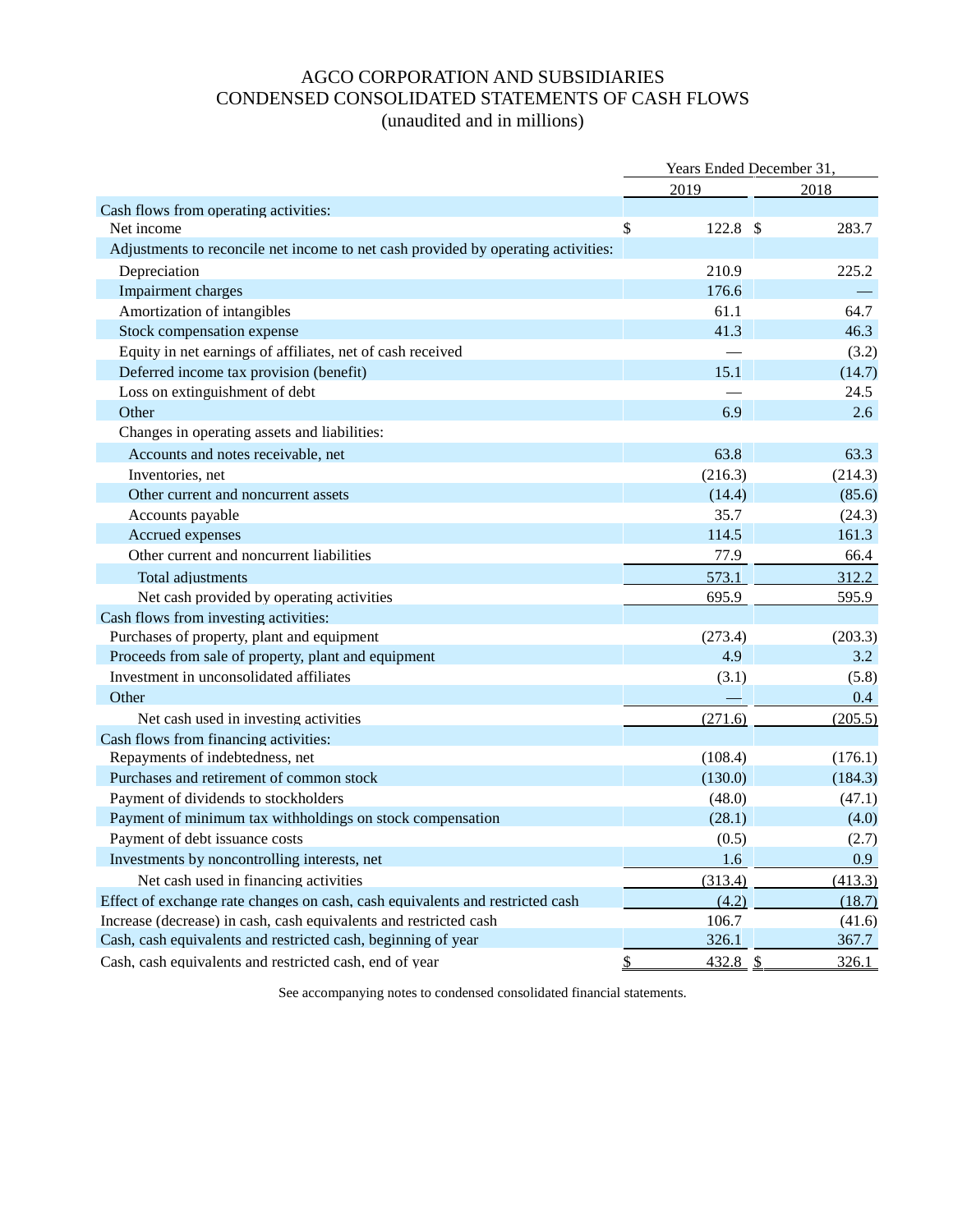## AGCO CORPORATION AND SUBSIDIARIES NOTES TO CONDENSED CONSOLIDATED FINANCIAL STATEMENTS (unaudited, in millions, except share amounts, per share data and employees)

### **1. STOCK COMPENSATION EXPENSE**

The Company recorded stock compensation expense as follows (in millions):

|                                              | Three Months Ended<br>December 31. |      |            | Years Ended December 31, |  |      |  |  |
|----------------------------------------------|------------------------------------|------|------------|--------------------------|--|------|--|--|
|                                              | 2019                               | 2018 |            | 2019                     |  | 2018 |  |  |
| Cost of goods sold                           | $0.4^{\circ}$                      |      | $(0.4)$ \$ |                          |  | 2.3  |  |  |
| Selling, general and administrative expenses | 8.0                                |      | 13.7       | 40.0                     |  | 44.3 |  |  |
| Total stock compensation expense             | 8.4                                |      | 13.3       | 41.7                     |  | 46.6 |  |  |

### **2. GOODWILL AND OTHER INTANGIBLES IMPAIRMENT CHARGES**

During the three months ended December 31, 2019, the Company recorded a non-cash impairment charge of approximately \$173.6 million within "Impairment charges" in the Company's Condensed Consolidated Statements of Operations related to goodwill associated with its grain storage and protein production system operations ("grain and protein business") in Europe/Middle East. As part of the Company's annual impairment evaluation of goodwill, the Company concluded that it was more likely than not that the fair value of the reporting unit was less than its carrying amount. This was primarily as a result of a review of current and recently projected market conditions and operating results of the business. The quantitative goodwill impairment analysis was performed in accordance with the provisions of Accounting Standards Codification ("ASC") 350, "Intangibles - Goodwill and Other" and Accounting Standards Update ("ASU") 2017-04, "Simplifying the Test for Goodwill Impairment" ("ASU 2017 - 04").

During the three months ended December 31, 2019, the Company also recorded a non-cash impairment charge of approximately \$3.0 million within "Impairment charges" in the Company's Condensed Consolidated Statements of Operations. The impairment charge related to certain long-lived intangible assets associated with the grain and protein business within Europe/Middle East and North America, due to the discontinuation of a certain brand name and related products and customers in accordance with ASC 360 "Impairment and Disposal of Long-Lived Assets."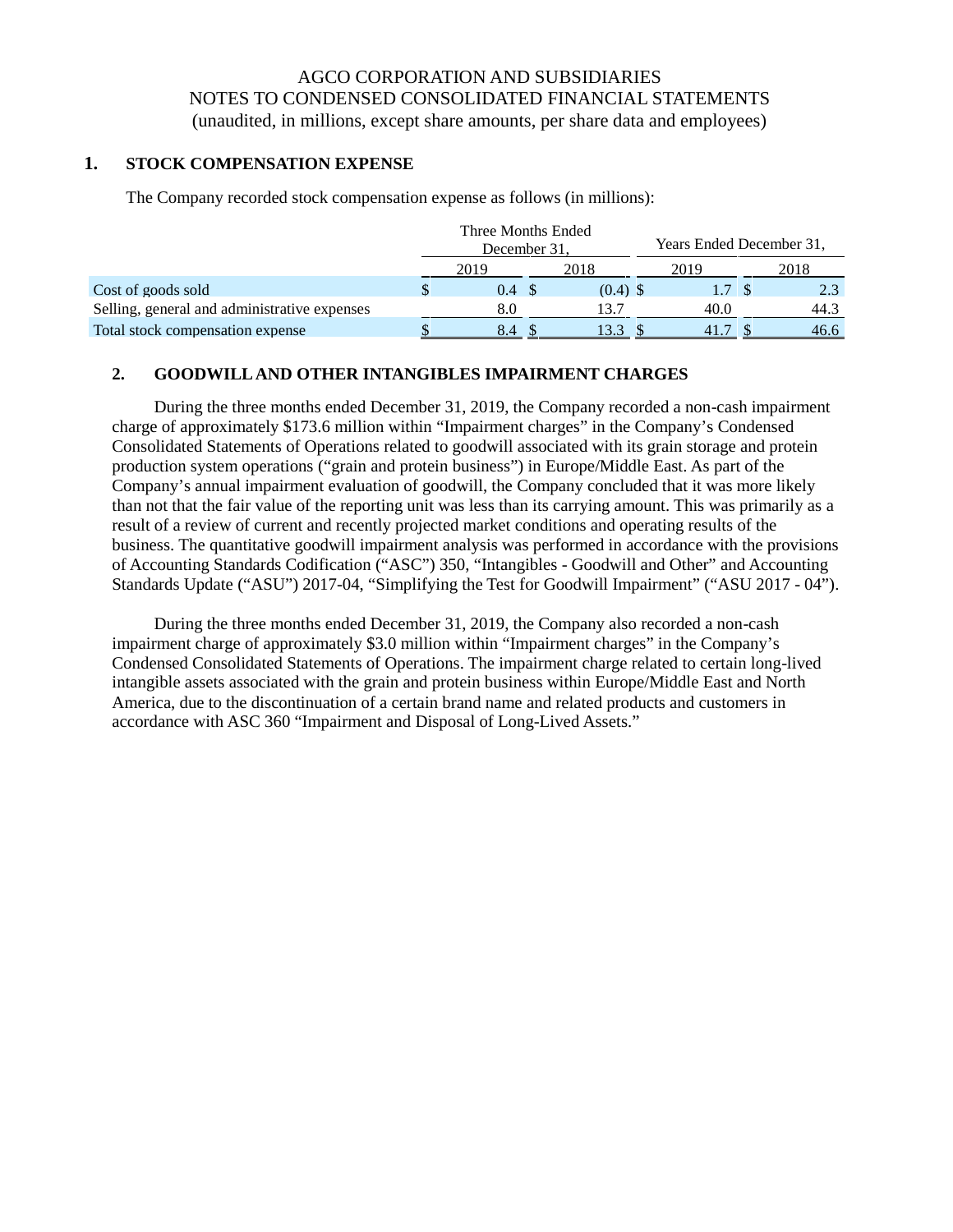### **3. RESTRUCTURING EXPENSES**

From 2014 through 2019, the Company announced and initiated several actions to rationalize employee headcount at various manufacturing facilities and administrative offices located in the U.S., Europe, South America, Africa and China in order to reduce costs in response to softening global market demand and lower production volumes. The aggregate headcount reduction was approximately 3,890 employees for the years 2014 to 2018. The Company had approximately \$7.1 million of severance and related costs accrued as of December 31, 2018. During the year ended December 31, 2019, the Company recorded an additional \$6.9 million of severance and related costs associated with these rationalizations, as well as the rationalization of its grain and protein business that was initiated during the fourth quarter of 2019. The restructuring expenses recorded during 2019 related to the termination of an additional 270 employees. During 2019, the Company paid approximately \$7.3 million of severance and other related costs. The \$6.9 million of expenses recorded during the year end December 31, 2019 included a \$1.5 million write-down of property, plant and equipment. The remaining \$4.8 million of accrued severance and other related costs as of December 31, 2019, inclusive of approximately \$0.4 million of negative foreign currency translation impacts, are expected to be paid primarily during 2020.

In addition, during the three months ended December 31, 2019, the Company exited and sold it's 50% interest in its USC, LLC joint venture to its joint venture partner for approximately \$5.1 million. The operations of the joint venture were part of the Company's grain storage and protein production system operations, and the decision to sell the Company's 50% interest was a part of its overall rationalization activities of the grain storage and protein production systems operations discussed above. The Company recorded a loss of approximately \$2.1 million associated with the sale, which was reflected within "Restructuring expenses" in the Company's Condensed Consolidated Statements of Operations.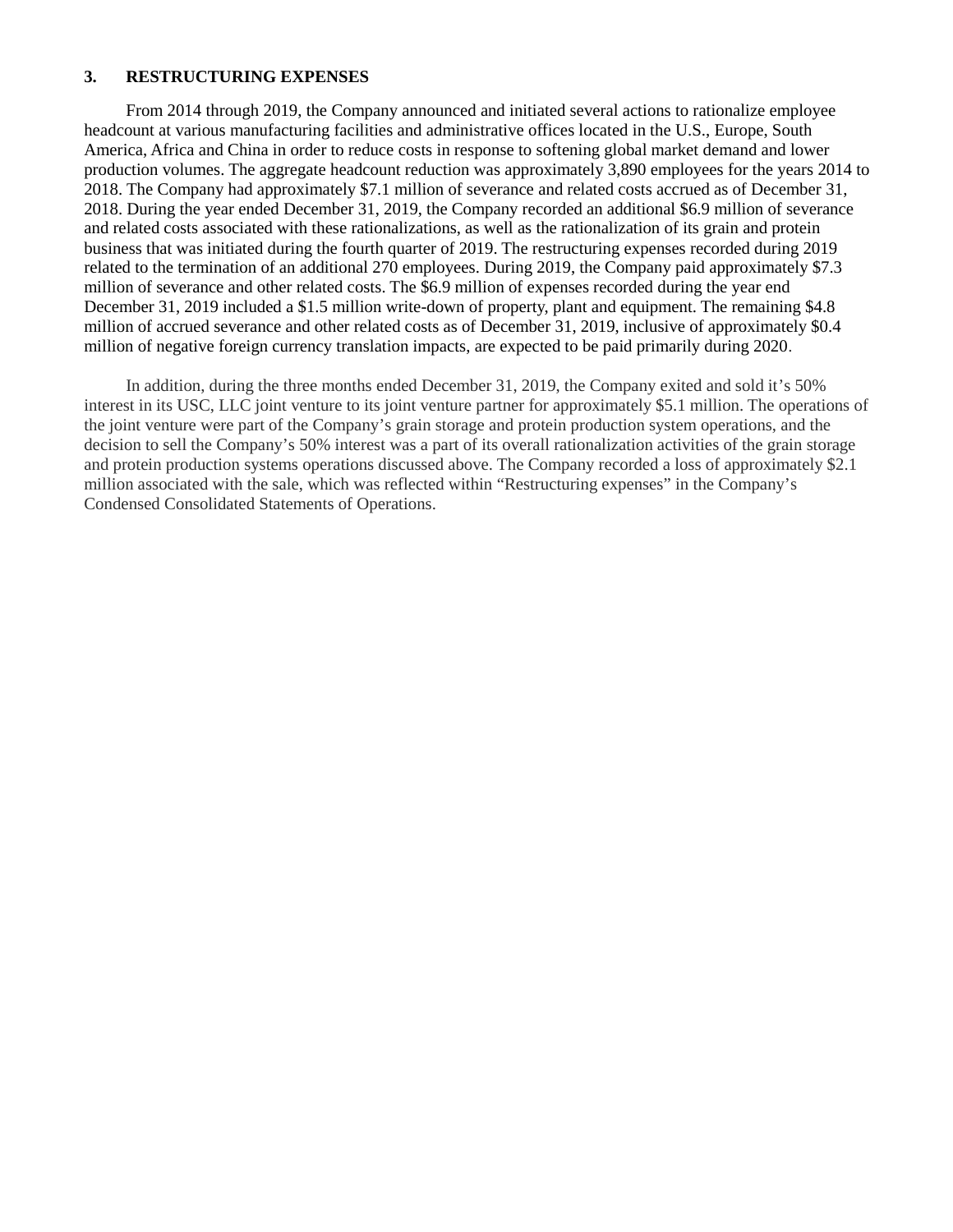## **4. INDEBTEDNESS**

Long-term debt at December 31, 2019 and 2018 consisted of the following (in millions):

|                                                     | December 31, 2019   | December 31, 2018 |
|-----------------------------------------------------|---------------------|-------------------|
| Senior term loan due 2022                           | $168.1 \text{ }$ \$ | 171.5             |
| Credit facility, expires 2023                       |                     | 114.4             |
| 1.002% Senior term loan due 2025                    | 280.2               |                   |
| Senior term loans due between 2021 and $2028^{(1)}$ | 736.2               | 815.3             |
| 1.056% Senior term loan due 2020                    |                     | 228.7             |
| Other long-term debt                                | 12.5                | 20.6              |
| Debt issuance costs                                 | (2.3)               | (2.6)             |
|                                                     | 1,194.7             | 1,347.9           |
| Less:                                               |                     |                   |
| Current portion of other long-term debt             | (2.9)               | (8.8)             |
| Senior term loans due 2019                          |                     | (63.8)            |
| Total indebtedness, less current portion            | $1,191.8$ \$        | 1,275.3           |
|                                                     |                     |                   |

(1) Maturity date reflected as of December 31, 2019.

As of December 31, 2019 and 2018, the Company had short-term borrowings due within one year of approximately \$150.5 million and \$138.0 million, respectively.

## **5. INVENTORIES**

Inventories at December 31, 2019 and 2018 were as follows (in millions):

|                              | December 31, 2019 | December 31, 2018 |         |  |
|------------------------------|-------------------|-------------------|---------|--|
| Finished goods               | \$<br>780.1 \$    |                   | 660.4   |  |
| Repair and replacement parts | 611.5             |                   | 587.3   |  |
| Work in process              | 213.4             |                   | 217.5   |  |
| Raw materials                | 473.7             |                   | 443.5   |  |
| Inventories, net             | 2,078.7           |                   | 1,908.7 |  |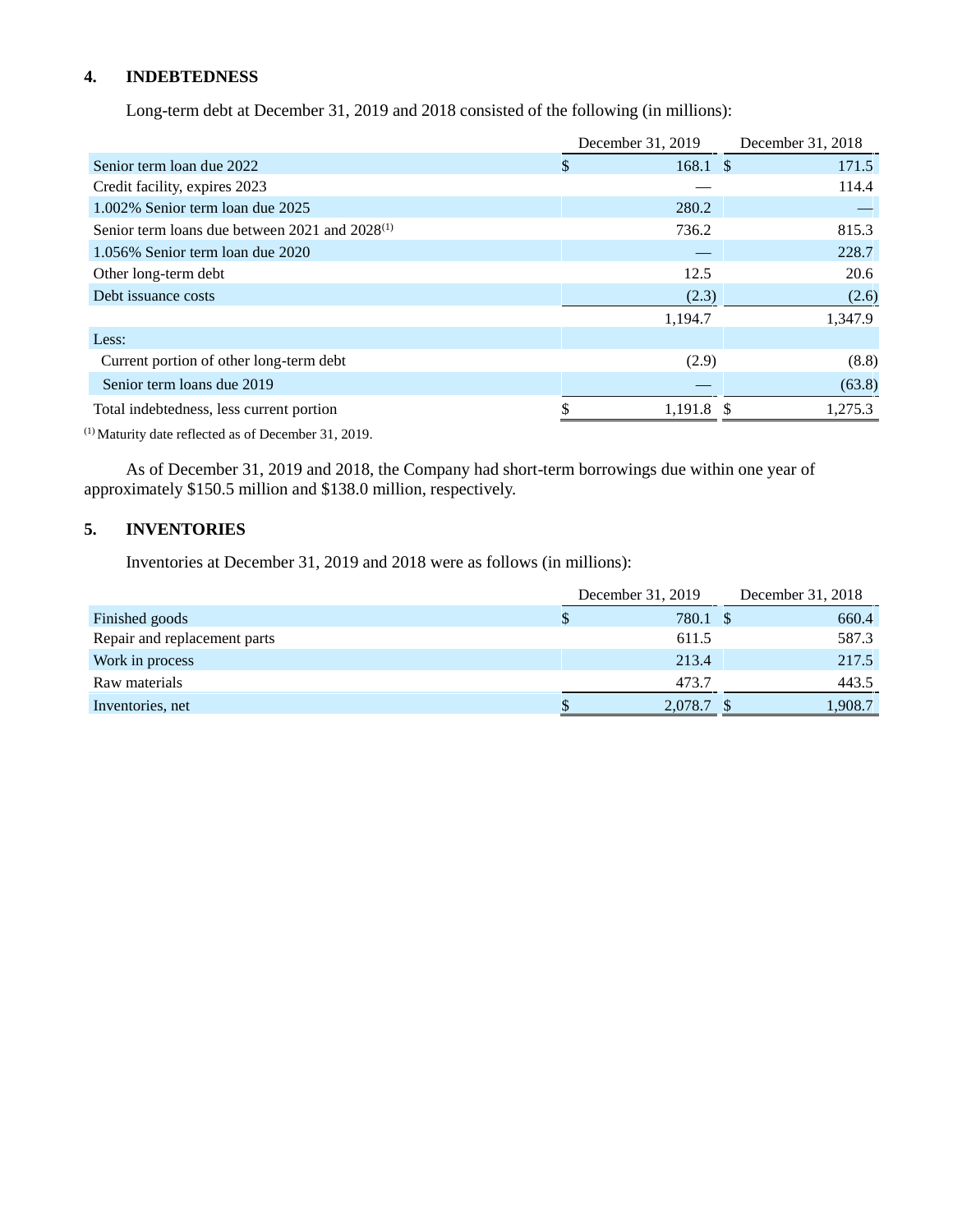### **6. ACCOUNTS RECEIVABLE SALES AGREEMENTS**

The Company had accounts receivable sales agreements that permit the sale, on an ongoing basis, of a majority of its wholesale receivables in North America, Europe and Brazil to its U.S., Canadian, European and Brazilian finance joint ventures. As of December 31, 2019 and 2018, the cash received from receivables sold under the U.S., Canadian, European and Brazilian accounts receivable sales agreements was approximately \$1.6 billion and \$1.4 billion, respectively.

Losses on sales of receivables associated with the accounts receivable financing facilities discussed above, reflected within "Other expense, net" in the Company's Condensed Consolidated Statements of Operations, were approximately \$12.1 million and \$42.4 million, respectively, during the three months and year ended December 31, 2019. Losses on sales of receivables associated with the accounts receivable financing facilities discussed above, reflected within "Other expense, net" in the Company's Condensed Consolidated Statements of Operations, were approximately \$11.8 million and \$36.0 million, respectively, during the three months and year ended December 31, 2018.

The Company's finance joint ventures in Europe, Brazil and Australia also provide wholesale financing directly to the Company's dealers. As of December 31, 2019 and 2018, these finance joint ventures had approximately \$104.3 million and \$82.5 million, respectively, of outstanding accounts receivable associated with these arrangements. In addition, the Company sells certain trade receivables under factoring arrangements to other financial institutions around the world.

### **7. NET INCOME PER SHARE**

A reconciliation of net (loss) income attributable to AGCO Corporation and subsidiaries and weighted average common shares outstanding for purposes of calculating basic and diluted net (loss) income per share for the three months and years ended December 31, 2019 and 2018 is as follows (in millions, except per share data):

|                                                                                                                                                       | Three Months Ended<br>December 31. |             |  |                    | <b>Years Ended December</b><br>31. |                     |  |       |
|-------------------------------------------------------------------------------------------------------------------------------------------------------|------------------------------------|-------------|--|--------------------|------------------------------------|---------------------|--|-------|
|                                                                                                                                                       |                                    | 2019        |  | 2018               |                                    | 2019                |  | 2018  |
| Basic net (loss) income per share:                                                                                                                    |                                    |             |  |                    |                                    |                     |  |       |
| Net (loss) income attributable to AGCO Corporation and<br>subsidiaries                                                                                | \$                                 | $(88.3)$ \$ |  | 98.7 \$            |                                    | $125.2 \text{ }$ \$ |  | 285.5 |
| Weighted average number of common shares outstanding                                                                                                  |                                    | 75.6        |  | 77.4               |                                    | 76.2                |  | 78.8  |
| Basic net (loss) income per share attributable to AGCO<br>Cornoration and subsidiaries                                                                | \$                                 | $(1.17)$ \$ |  | $1.28 \text{ }$ \$ |                                    | 1.64 $\sqrt{s}$     |  | 3.62  |
| Diluted net (loss) income per share:                                                                                                                  |                                    |             |  |                    |                                    |                     |  |       |
| Net (loss) income attributable to AGCO Corporation and<br>subsidiaries                                                                                | \$                                 | $(88.3)$ \$ |  | 98.7 \$            |                                    | 125.2 \$            |  | 285.5 |
| Weighted average number of common shares outstanding                                                                                                  |                                    | 75.6        |  | 77.4               |                                    | 76.2                |  | 78.8  |
| Dilutive stock-settled appreciation rights, performance share<br>awards and restricted stock units                                                    |                                    |             |  | 1.2                |                                    | 0.8                 |  | 0.9   |
| Weighted average number of common shares and common share<br>equivalents outstanding for purposes of computing diluted net<br>(loss) income ner share |                                    | 75.6        |  | 78.6               |                                    | 77.0                |  | 79.7  |
| Diluted net (loss) income per share attributable to AGCO<br>Corporation and subsidiaries                                                              | \$                                 | $(1.17)$ \$ |  | $1.26 \text{ }$ \$ |                                    | $1.63 \text{ }$ \$  |  | 3.58  |

The weighted average number of common shares and common share equivalents outstanding for purposes of computing diluted net loss per share above do not include the impact of dilutive stock-settled appreciation rights, performance share awards and restricted stock units for the three months ended December 31, 2019 as the impact would have been antidilutive. The number of shares excluded from the weighted average number of common shares and common share equivalents outstanding was approximately 1.1 million shares for the three months ended December 31, 2019.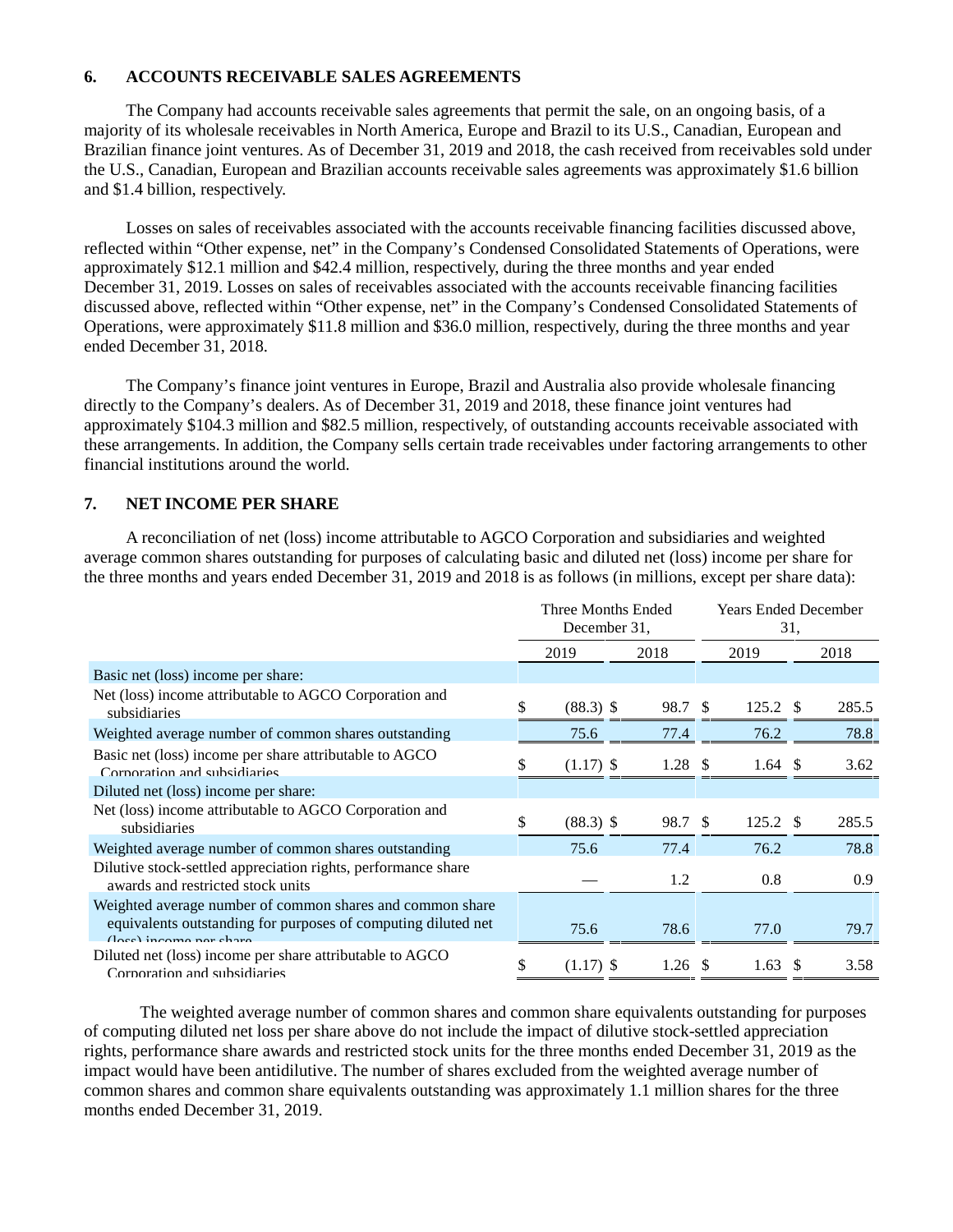## **8. SEGMENT REPORTING**

The Company's four reportable segments distribute a full range of agricultural equipment and related replacement parts. The Company evaluates segment performance primarily based on income from operations. Sales for each segment are based on the location of the third-party customer. The Company's selling, general and administrative expenses and engineering expenses are charged to each segment based on the region and division where the expenses are incurred. As a result, the components of income from operations for one segment may not be comparable to another segment. Segment results for the three months and years ended December 31, 2019 and 2018 are as follows (in millions):

|                                 |              | North        |     | South            | Europe/      |  | Asia/               |  |              |  |
|---------------------------------|--------------|--------------|-----|------------------|--------------|--|---------------------|--|--------------|--|
| Three Months Ended December 31, |              | America      |     | America          | Middle East  |  | Pacific/Africa      |  | Consolidated |  |
| 2019                            |              |              |     |                  |              |  |                     |  |              |  |
| Net sales                       | \$           | 540.5        | -\$ | $220.9$ \$       | $1,515.3$ \$ |  | $236.9$ \$          |  | 2,513.6      |  |
| Income (loss) from operations   |              | 7.1          |     | (18.2)           | 179.7        |  | 21.5                |  | 190.1        |  |
| 2018                            |              |              |     |                  |              |  |                     |  |              |  |
| Net sales                       | $\mathbb{S}$ | 531.2 \$     |     | 276.2 \$         | $1,511.7$ \$ |  | $273.1 \text{ }$ \$ |  | 2,592.2      |  |
| Income from operations          |              | 6.2          |     | 10.6             | 185.0        |  | 22.7                |  | 224.5        |  |
|                                 |              |              |     |                  |              |  |                     |  |              |  |
|                                 |              |              |     |                  |              |  |                     |  |              |  |
|                                 |              | North        |     | South            | Europe/      |  | Asia/               |  |              |  |
| Years Ended December 31,        |              | America      |     | America          | Middle East  |  | Pacific/Africa      |  | Consolidated |  |
| 2019                            |              |              |     |                  |              |  |                     |  |              |  |
| Net sales                       | \$           | 2,191.8 \$   |     | $802.2 \text{ }$ | 5,328.8 \$   |  | 718.6 \$            |  | 9,041.4      |  |
| Income (loss) from operations   |              | 121.6        |     | (39.4)           | 638.2        |  | 43.4                |  | 763.8        |  |
| 2018                            |              |              |     |                  |              |  |                     |  |              |  |
| Net sales                       | \$           | $2,180.1$ \$ |     | 959.0 \$         | 5,385.1 \$   |  | 827.8 \$            |  | 9,352.0      |  |

A reconciliation from the segment information to the consolidated balances for income from operations is set forth below (in millions):

|                                            | Three Months Ended December 31, | Years Ended December 31, |          |         |  |  |
|--------------------------------------------|---------------------------------|--------------------------|----------|---------|--|--|
|                                            | 2019                            | 2018                     | 2019     | 2018    |  |  |
| Segment income from operations             | $190.1 \text{ }$ \$             | 224.5 \$                 | 763.8 \$ | 743.7   |  |  |
| Corporate expenses                         | (33.8)                          | (34.3)                   | (129.0)  | (133.7) |  |  |
| Impairment charges                         | (176.6)                         |                          | (176.6)  |         |  |  |
| Amortization of intangibles                | (15.5)                          | (15.5)                   | (61.1)   | (64.7)  |  |  |
| Stock compensation expense                 | (8.0)                           | (13.7)                   | (40.0)   | (44.3)  |  |  |
| Restructuring expenses                     | (6.0)                           | (1.9)                    | (9.0)    | (12.0)  |  |  |
| Consolidated (loss) income from operations | $(49.8)$ \$                     | 159.1                    | 348.1    | 489.0   |  |  |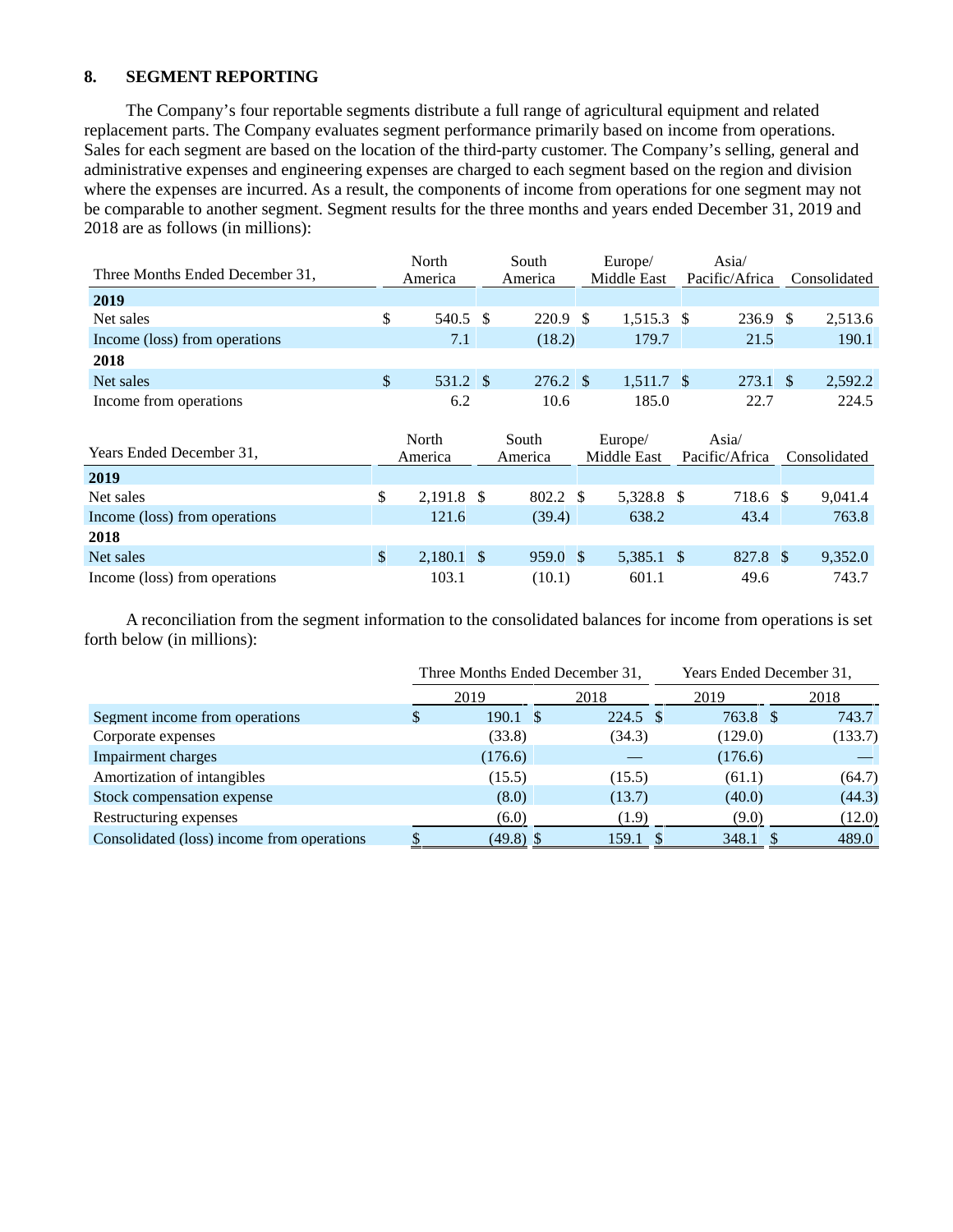### **RECONCILIATION OF NON-GAAP MEASURES**

This earnings release discloses adjusted income from operations, adjusted net income, adjusted net income per share, net sales on a constant currency basis and free cash flow, each of which exclude amounts that are typically included in the most directly comparable measure calculated in accordance with U.S. generally accepted accounting principles ("GAAP"). A reconciliation of each of those measures to the most directly comparable GAAP measure is included below.

The following is a reconciliation of reported income from operations, net income and net income per share to adjusted income from operations, net income and net income per share for the three months and years ended December 31, 2019 and 2018 (in millions, except per share data):

|                                              |                                  |             |                              |  |                                        | Three Months Ended December 31,         |  |                                     |  |                                  |  |  |  |
|----------------------------------------------|----------------------------------|-------------|------------------------------|--|----------------------------------------|-----------------------------------------|--|-------------------------------------|--|----------------------------------|--|--|--|
|                                              |                                  |             | 2019                         |  |                                        |                                         |  |                                     |  | 2018                             |  |  |  |
|                                              | Income From<br><b>Operations</b> |             | <b>Net</b><br>$Income(1)(2)$ |  | Net Income<br>Per Share <sup>(1)</sup> | <b>Income From</b><br><b>Operations</b> |  | <b>Net</b><br>Income <sup>(1)</sup> |  | Net Income<br>Per Share $(1)(2)$ |  |  |  |
| As reported                                  | \$                               | $(49.8)$ \$ | $(88.3)$ \$                  |  | $(1.17)$ \$                            | $159.1 \text{ }$ \$                     |  | 98.7 \$                             |  | 1.26                             |  |  |  |
| Impairment charges $(3)$                     |                                  | 176.6       | 176.6                        |  | 2.33                                   |                                         |  |                                     |  |                                  |  |  |  |
| Restructuring expenses $(4)$                 |                                  | 6.0         | 5.8                          |  | 0.08                                   | 1.9                                     |  | 1.4                                 |  | 0.02                             |  |  |  |
| Swiss tax reform $(5)$                       |                                  |             | (21.8)                       |  | (0.29)                                 |                                         |  |                                     |  |                                  |  |  |  |
| Extinguishment of debt $(6)(7)$              |                                  |             |                              |  |                                        |                                         |  | 11.7                                |  | 0.15                             |  |  |  |
| U.S. tax reform $^{(8)}$                     |                                  |             |                              |  |                                        |                                         |  | (8.5)                               |  | (0.11)                           |  |  |  |
| Weighted average share impact <sup>(9)</sup> |                                  |             |                              |  | (0.01)                                 |                                         |  |                                     |  |                                  |  |  |  |
| As adjusted                                  |                                  | 132.8 \$    | 72.2 \$                      |  | $0.94 \text{ }$ \$                     | $161.0 \text{ }$                        |  | $103.3 \text{ }$ \$                 |  | 1.31                             |  |  |  |

(1) Net income and net income per share amounts are after tax.

(2) Rounding may impact summation of amounts.

<sup>(3)</sup> During the three months ended December 31, 2019, the Company recorded impairment charges of approximately \$176.6 million related primarily to its Europe/Middle East grain and protein business.

<sup>(4)</sup> The restructuring expenses recorded during the three months ended December 31, 2019 related primarily to severance and other related costs associated with the Company's rationalization of certain South American, U.S. and Chinese manufacturing operations and various administrative offices, as well as the rationalization of its grain and protein business. The restructuring expenses recorded during the three months ended December 31, 2018 related primarily to severance costs associated with the Company's rationalization of certain European, South American and Chinese manufacturing operations and various administrative offices.

<sup>(5)</sup> During the three months ended December 31, 2019, the Company recognized a one-time income tax gain associated with the finalization of Swiss federal tax reform.

 $^{(6)}$  During the three months ended December 31, 2018, the Company repurchased the remaining principal amount of approximately \$114.1 million of its outstanding 5<sup>7</sup>/8% senior notes. The repurchase resulted in a loss on extinguishment of debt of approximately \$8.8 million, including associated fees, offset by approximately \$1.7 million of accelerated amortization of the deferred gain related to a terminated interest rate swap instrument associated with the senior notes.

( $7$ ) During the three months ended December 31, 2018, the Company repaid its outstanding term loan under its former revolving credit and term loan facility. The Company recorded approximately \$0.7 million associated with the write-off of deferred debt issuance costs and a loss of approximately \$3.9 million from a terminated interest rate swap instrument related to the term loan.

(8) During the three months ended December 31, 2018, the Company finalized its calculations related to the December 2017 enactment of U.S. tax reform legislation and recorded a benefit of approximately \$8.5 million.

 $<sup>(9)</sup>$  The weighted average share impact represents the impact of including dilutive common stock equivalents (as described in Note 7 above)</sup> in the "As adjusted" earnings per share calculation.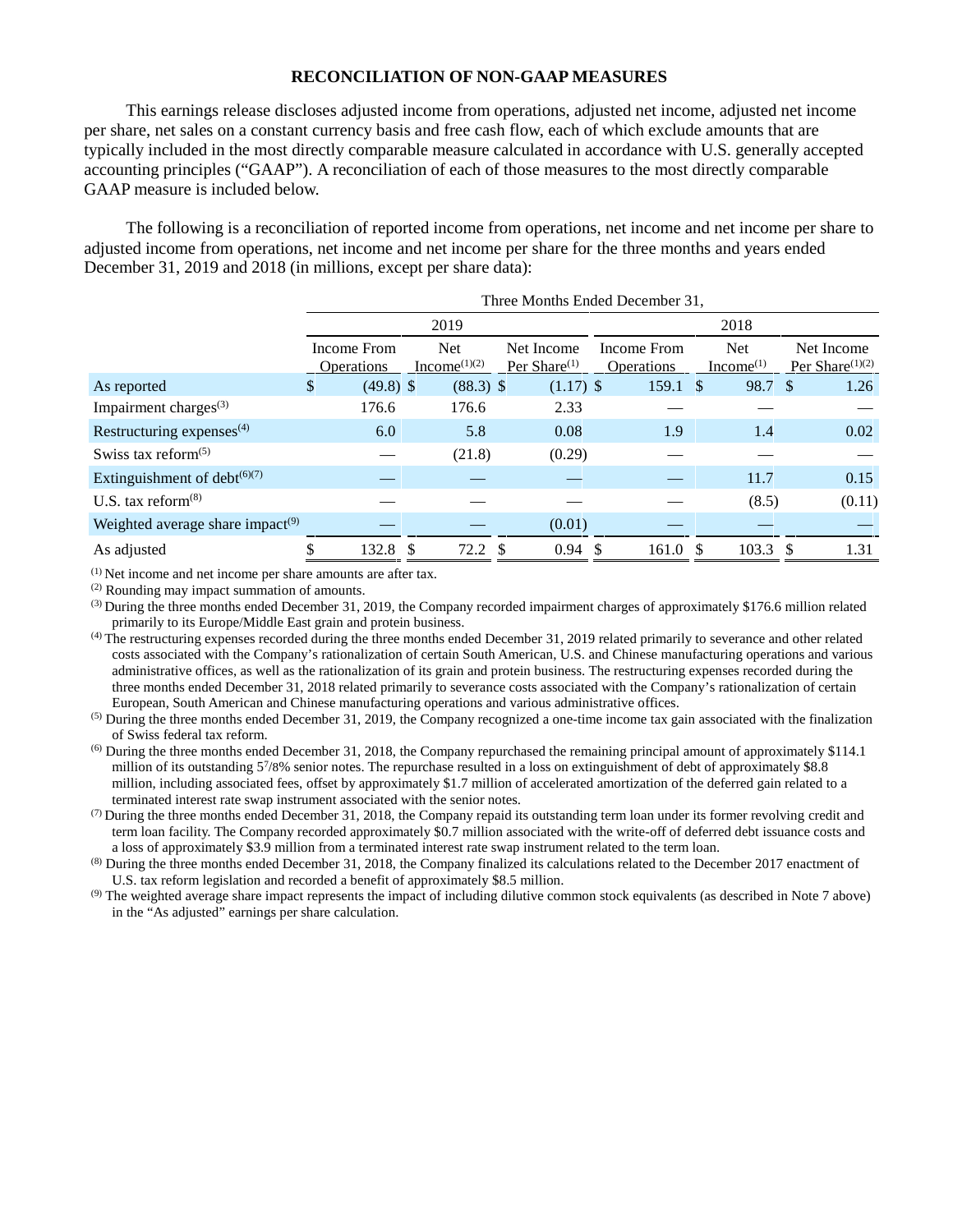|                                         | 2019 |                                         |      |                                        |  |                                  |  | 2018                                    |  |                                        |  |                                  |  |  |
|-----------------------------------------|------|-----------------------------------------|------|----------------------------------------|--|----------------------------------|--|-----------------------------------------|--|----------------------------------------|--|----------------------------------|--|--|
|                                         |      | <b>Income From</b><br><b>Operations</b> |      | <b>Net</b><br>Income <sup>(1)(2)</sup> |  | Net Income<br>Per Share $(1)(2)$ |  | <b>Income From</b><br><b>Operations</b> |  | <b>Net</b><br>Income <sup>(1)(2)</sup> |  | Net Income<br>Per Share $^{(1)}$ |  |  |
| As reported                             | \$   | 348.1                                   | - \$ | $125.2 \text{ }$ \$                    |  | $1.63 \text{ }$ \$               |  | 489.0 \$                                |  | $285.5$ \$                             |  | 3.58                             |  |  |
| Impairment charges $^{(3)}$             |      | 176.6                                   |      | 176.6                                  |  | 2.29                             |  |                                         |  |                                        |  |                                  |  |  |
| Deferred income tax<br>adjustment $(4)$ |      |                                         |      | 53.7                                   |  | 0.70                             |  |                                         |  |                                        |  |                                  |  |  |
| Restructuring expenses $(5)$            |      | 9.0                                     |      | 8.3                                    |  | 0.11                             |  | 12.0                                    |  | 8.7                                    |  | 0.11                             |  |  |
| Swiss tax reform $^{(6)}$               |      |                                         |      | (21.8)                                 |  | (0.28)                           |  |                                         |  |                                        |  |                                  |  |  |
| Extinguishment of debt $(7)(8)$         |      |                                         |      |                                        |  |                                  |  |                                         |  | 24.4                                   |  | 0.31                             |  |  |
| U.S. tax reform $(9)$                   |      |                                         |      |                                        |  |                                  |  |                                         |  | (8.5)                                  |  | (0.11)                           |  |  |
| As adjusted                             |      | 533.7                                   | - \$ | 341.9 \$                               |  | $4.44 \text{ } $$                |  | 501.0 \$                                |  | 310.2 \$                               |  | 3.89                             |  |  |

Years Ended December 31,

(1) Net income and net income per share amounts are after tax.

(2) Rounding may impact summation of amounts.

 $^{(3)}$  During the three months ended December 31, 2019, the Company recorded impairment charges of approximately \$176.6 million related primarily to its Europe/Middle East grain and protein business.

 $^{(4)}$  During the three months ended September 30, 2019, the Company recorded a non-cash adjustment to establish a valuation allowance against its Brazilian net deferred income tax assets.

<sup>(5)</sup> The restructuring expenses recorded during the year ended December 31, 2019 related primarily to severance and other costs associated with the Company's rationalization of certain European, South American, U.S., Chinese and African manufacturing operations and various administrative offices, as well as the rationalization of its grain and protein business. The restructuring expenses recorded during the year ended December 31, 2018 related primarily to severance costs associated with the Company's rationalization of certain U.S., European, South American and Chinese manufacturing operations and various administrative offices.

(6) During the three months ended December 31, 2019, the Company recognized a one-time income tax gain associated with the finalization of Swiss federal tax reform.

( $\sigma$ ) During the year ended December 31, 2018, the Company repurchased approximately \$300.0 million of its outstanding  $5\frac{7}{8}\%$  senior notes. The repurchase resulted in a loss on extinguishment of debt of approximately \$24.5 million, including associated fees, offset by approximately \$4.7 million of accelerated amortization of the deferred gain related to a terminated interest rate swap instrument associated with the senior notes.

(8) During the year ended December 31, 2018 the Company repaid its outstanding term loan under its former revolving credit and term loan facility. The Company recorded approximately \$0.7 million associated with the write-off of deferred debt issuance costs and a loss of approximately \$3.9 million from a terminated interest rate swap instrument related to the term loan.

 $^{(9)}$  During the year ended December 31, 2018, the Company finalized its calculations related to the December 2017 enactment of U.S. tax reform legislation and recorded a benefit of approximately \$8.5 million.